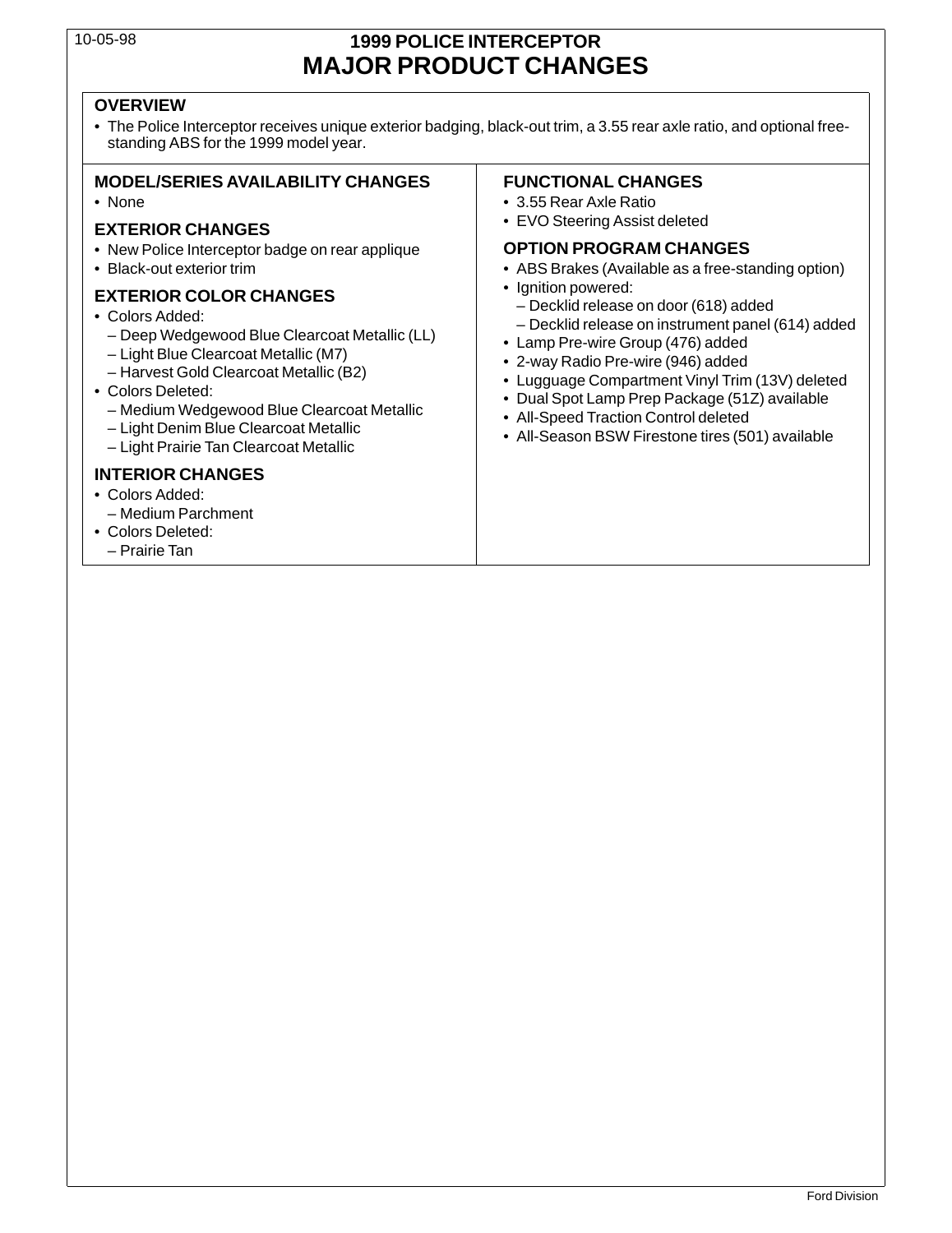# 10-05-98 **1999 POLICE INTERCEPTOR MAJOR STANDARD EQUIPMENT**

| <b>EXTERIOR</b>                                                                                                      |
|----------------------------------------------------------------------------------------------------------------------|
| *BUMPERS - Concealed with one-piece full-wrap cover. Body color w/black insert                                       |
| <b>DECKLID</b> - Low liftover design                                                                                 |
| <b>GLASS</b> - Solar tinted, full                                                                                    |
| *GRILLE - Black/center Ford Oval design                                                                              |
| LIGHTS - Low profile dual aero headlamps w/"crystalline" Krypton long-life bulbs                                     |
| MIRRORS - Black fold-away dual remote control power                                                                  |
| <b>MOLDINGS</b> - Black rocker panel                                                                                 |
| Black windshield and backlight                                                                                       |
| <b>Black window frames</b>                                                                                           |
| Body color door frames                                                                                               |
| Body color "B" pillar                                                                                                |
| Color-keyed bodyside (except DSO colors which have narrow black moldings)                                            |
| <b>PAINT</b> - Clearcoat                                                                                             |
| Anti-chip paint primer                                                                                               |
| Body color "B" & "C" pillars                                                                                         |
| <b>URETHANE PROTECTION - Lower bodyside</b>                                                                          |
| <b>WHEEL COVERS-Full</b>                                                                                             |
|                                                                                                                      |
| <b>INTERIOR</b>                                                                                                      |
| AIR BAG, DUAL FRONT SUPPLEMENTAL RESTRAINT SYSTEM — Driver and right front passenger                                 |
| CARPETING - 12.0 oz. color-keyed floor                                                                               |
| <b>CIGARETTE LIGHTER</b> - In instrument panel center stack                                                          |
| <b>CUPHOLDERS</b> - Dual ashtray mounted                                                                             |
| <b>DEFROSTER GRILLE</b> - With integral vertical ribs                                                                |
| <b>DOOR TRIM PANELS</b> - Front with armrests                                                                        |
| 12 oz. carpeted lower                                                                                                |
| Ashtrays in rear above armrests                                                                                      |
| FUSE PANEL - Easy-access, labeled                                                                                    |
| GAUGE CLUSTER - Four (Volt, oil pressure, water temperature and fuel)                                                |
| GLOVE BOX - Illuminated, large bin, lockable w/dampened glove box door                                               |
| Zippered owner's pouch with embossed carline logo                                                                    |
| HEADLINER - Removable with high intensity dome lamp                                                                  |
| HEADRESTS - Two-way                                                                                                  |
| <b>INSTRUMENT CLUSTER</b> - Analog gauges                                                                            |
| <b>INSTRUMENT PANEL - w/side window demisters</b>                                                                    |
| LIGHT - Dome/High intensity map                                                                                      |
| Luggage compartment/engine compartment                                                                               |
| <b>LUGGAGE COMPARTMENT TRIM - Luxury full carpet</b>                                                                 |
| <b>MAP POCKETS</b> - Integral front door                                                                             |
| MIRROR - Day/night inside rearview                                                                                   |
| RADIO - Electronic AM/FM stereo w/clock (Natural Gas Eng. w/o clock)                                                 |
| RADIO SPEAKERS - Door mounted, located above armrests (two additional radio speakers mounted in package tray)        |
| RELEASE HANDLES - Easy-access inside door                                                                            |
| <b>SCUFF PLATES</b> - Color-keyed, front and rear doors                                                              |
| <b>SEATS</b> — Cloth bucket seats with recliner. Rear seat excludes center armrest.                                  |
| SEAT BELTS - 3-point active for front and rear outboard occupants (comfort adjustment on front seat shoulder belt)   |
| STEERING WHEEL - Color-keyed with center horn blow                                                                   |
| <b>SUNVISORS</b> - Cloth covered w/retention clips                                                                   |
| TILT STEERING WHEEL - Mounted stalk controls for washer/wipers, hi/low headlamp beam, turn signal, and flash-to-pass |
| <b>TRIP ODOMETER</b>                                                                                                 |
| TRUNK-Deep-well                                                                                                      |
| <b>FUNCTIONAL</b>                                                                                                    |
| AIR CONDITIONING - Manual with positive shut off registers                                                           |
| ALTERNATOR - 130 amp                                                                                                 |
| ANTENNA, RADIO - Hidden in rear window defroster                                                                     |
| <b>BATTERY</b> - Maintenance free 78 amp.                                                                            |
| <b>BATTERY SAVER</b> - Turns off lights after 30 minutes                                                             |
| <b>BODY-ON-FRAME CONSTRUCTION</b>                                                                                    |
| <b>BRAKE-SHIFT INTERLOCK</b>                                                                                         |
| <b>CHILD SAFETY LATCHES ON REAR DOORS</b>                                                                            |
| <b>CONVENTIONAL SPARE TIRE AND WHEEL</b>                                                                             |
| $\star$ New for this model year.                                                                                     |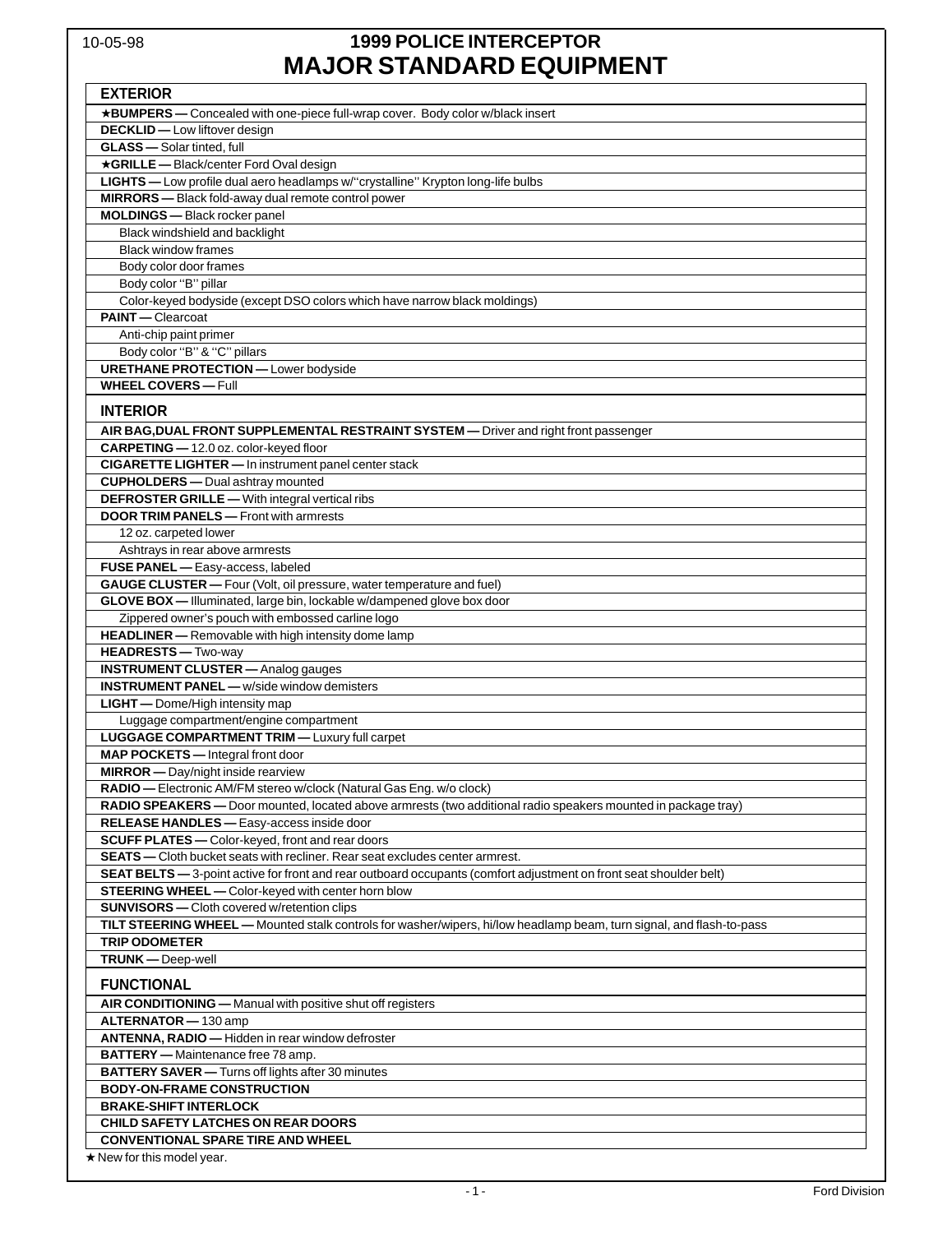# 10-05-98 **1999 POLICE INTERCEPTOR MAJOR STANDARD EQUIPMENT**

| <b>FUNCTIONAL (Continued)</b>                                                                           |
|---------------------------------------------------------------------------------------------------------|
| <b>COOLANT RECOVERY SYSTEM</b>                                                                          |
| <b>DECKLID RELEASE</b> - Battery operated                                                               |
| <b>DEFROSTER, REAR WINDOW</b>                                                                           |
| DISC BRAKES - Power 4-wheel                                                                             |
| DRIVER FOOTREST - (Under carpet)                                                                        |
| ENGINE - 4.6L overhead cam, SEFIV8                                                                      |
| <b>ENGINE OIL COOLER</b>                                                                                |
| <b>EXHAUST SYSTEM - Stainless steel</b>                                                                 |
| <b>FAIL SAFE COOLING</b>                                                                                |
| <b>FAN</b> - Dual Speed Electrodrive                                                                    |
| <b>FRONT STABILIZER BAR</b>                                                                             |
| FRONT SUSPENSION - Short/Long Arm                                                                       |
| <b>FUEL FILLER CAP - Tethered</b>                                                                       |
| FUEL TANK - 19 gal.                                                                                     |
| <b>GLASS</b> - Solar-tinted, full                                                                       |
| <b>HEADLAMPS-ON REMINDER CHIME</b>                                                                      |
| <b>HEAT DUCTS</b> - Rear floor mounted                                                                  |
| HOOD ASSISTS - Gas cylinder                                                                             |
| <b>HORN</b> - Dual note                                                                                 |
| <b>IGNITION SYSTEM - Electronic Distributor-less</b>                                                    |
| <b>JACK</b> - Scissors                                                                                  |
| PARKING BRAKE - Single-stroke                                                                           |
| PARKING BRAKE RELEASE - Automatic with manual emergency override                                        |
| <b>PASSENGER CAPACITY — Six</b>                                                                         |
| <b>PLASTIC HEAD IGNITION KEY</b> — Primary only                                                         |
| *POWER STEERING - (Without speed sensitive variable assist)                                             |
| <b>REAR STABILIZER BAR</b>                                                                              |
| <b>REAR SUSPENSION - Watt's Linkage</b>                                                                 |
| <b>SHOCK ABSORBERS</b> - Nitrogen pressurized                                                           |
| SPEEDOMETER - 140 mph certified calibration                                                             |
| TIRES - P225/60VRx16 - All-season BSW Goodyear tires                                                    |
| TRANSMISSION - Electronically controlled automatic overdrive w/OD lockout w/final drive ratio of 3.55:1 |
| <b>UPPER BALL JOINTS</b> - Low friction, lube-for-life                                                  |
| <b>VOLTAGE REGULATOR - Electronic</b>                                                                   |
| <b>WHEEL RIMS</b> - Heavy-Duty $(16 \times 7)$                                                          |
| <b>WINDOWS-Power</b>                                                                                    |
| <b>WINDSHIELD WASHERS - Dual-jet</b>                                                                    |
| <b>WINDSHIELD WIPERS</b> - Interval                                                                     |

★ New for this model year.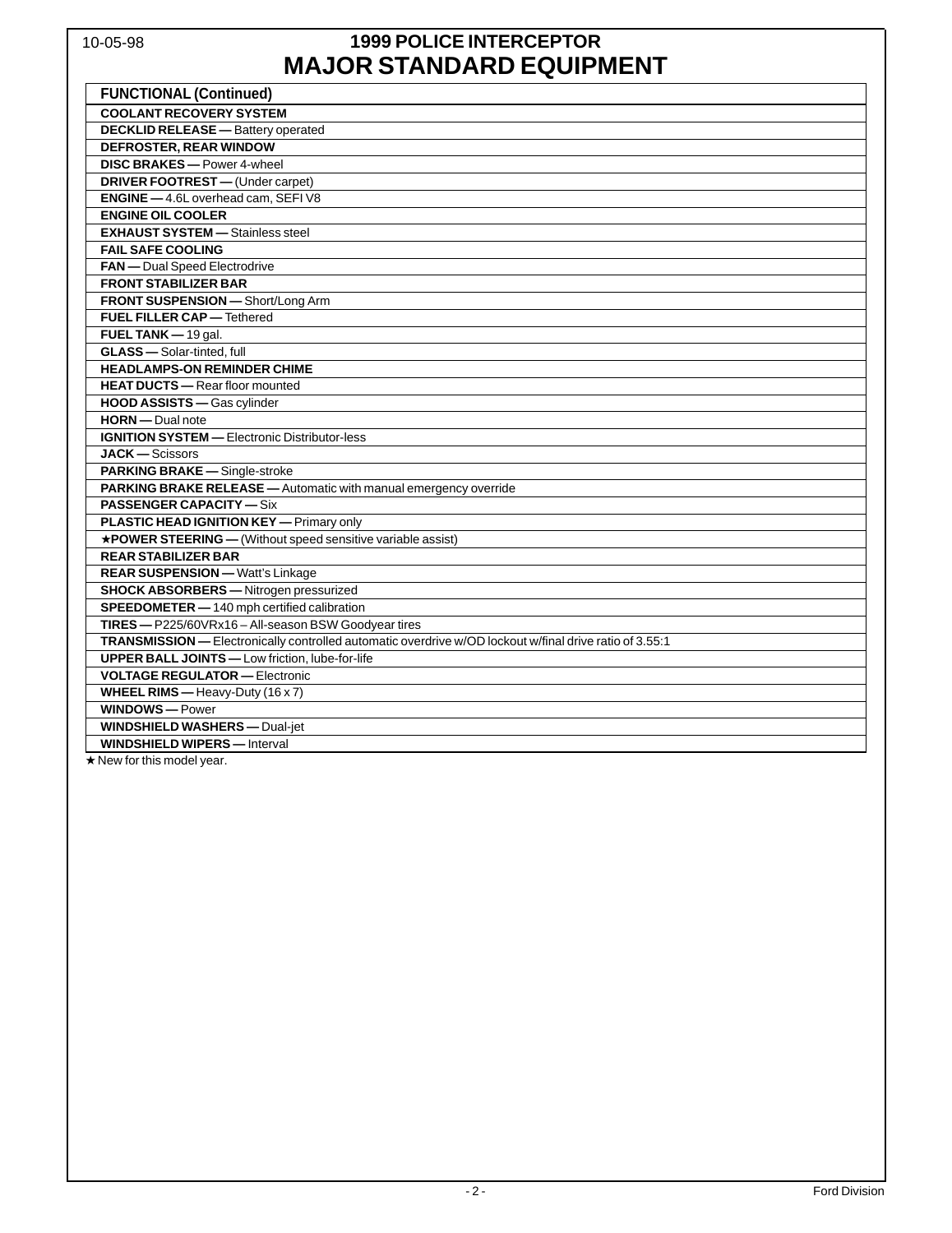| <b>1999 POLICE INTERCEPTOR</b><br>10-05-98                                              |                                                                                                                                     |                                                                                                                     |                                                                                                                                         |                                                                                                                                                                                                                                                                                                                                                                                                                                                                                                                                                                                       |  |  |  |  |  |
|-----------------------------------------------------------------------------------------|-------------------------------------------------------------------------------------------------------------------------------------|---------------------------------------------------------------------------------------------------------------------|-----------------------------------------------------------------------------------------------------------------------------------------|---------------------------------------------------------------------------------------------------------------------------------------------------------------------------------------------------------------------------------------------------------------------------------------------------------------------------------------------------------------------------------------------------------------------------------------------------------------------------------------------------------------------------------------------------------------------------------------|--|--|--|--|--|
| (AVAILABLE ONLY FOR SALE OR LEASE TO FEDERAL, STATE OR LOCAL GOVERNMENT-AS AN EMERGENCY |                                                                                                                                     |                                                                                                                     |                                                                                                                                         |                                                                                                                                                                                                                                                                                                                                                                                                                                                                                                                                                                                       |  |  |  |  |  |
|                                                                                         | <b>VEHICLE)</b><br><b>Police</b>                                                                                                    |                                                                                                                     |                                                                                                                                         |                                                                                                                                                                                                                                                                                                                                                                                                                                                                                                                                                                                       |  |  |  |  |  |
|                                                                                         | <b>BODY AND TYPE CODE</b>                                                                                                           |                                                                                                                     | Interceptor                                                                                                                             |                                                                                                                                                                                                                                                                                                                                                                                                                                                                                                                                                                                       |  |  |  |  |  |
|                                                                                         |                                                                                                                                     | <b>CODE</b>                                                                                                         | 4-Door                                                                                                                                  | P71<br><b>REMARKS/RESTRICTIONS</b>                                                                                                                                                                                                                                                                                                                                                                                                                                                                                                                                                    |  |  |  |  |  |
|                                                                                         |                                                                                                                                     |                                                                                                                     |                                                                                                                                         | <b>MAJOR STANDARD EQUIPMENT</b>                                                                                                                                                                                                                                                                                                                                                                                                                                                                                                                                                       |  |  |  |  |  |
| М<br>Ĵ<br>s<br>T<br>D<br>Е<br>Q<br>U                                                    | 4.6L Electronically Controlled SEFI Automatic OD<br>Air Conditioning<br>Electronic AM/FM Stereo.                                    |                                                                                                                     | ოთოთოთო <sup>თოთო</sup> თოოთო                                                                                                           | Incl. clock.                                                                                                                                                                                                                                                                                                                                                                                                                                                                                                                                                                          |  |  |  |  |  |
|                                                                                         |                                                                                                                                     |                                                                                                                     |                                                                                                                                         |                                                                                                                                                                                                                                                                                                                                                                                                                                                                                                                                                                                       |  |  |  |  |  |
|                                                                                         |                                                                                                                                     |                                                                                                                     | <b>AVAILABLE OPTIONS</b>                                                                                                                |                                                                                                                                                                                                                                                                                                                                                                                                                                                                                                                                                                                       |  |  |  |  |  |
| $\frac{P}{T}$                                                                           |                                                                                                                                     | 99W/44U<br>999/44U<br>422                                                                                           | S<br>Ō<br>0                                                                                                                             | Arail. to certified dealers only.                                                                                                                                                                                                                                                                                                                                                                                                                                                                                                                                                     |  |  |  |  |  |
| T<br>R<br>E<br>S                                                                        | P225/60VRx16 Goodrich BSW All-Season<br>P225/60VRx16 Firestone BSW All-Season                                                       | $\overline{123}$<br>501<br>508<br>64C                                                                               | Soco<br>So                                                                                                                              |                                                                                                                                                                                                                                                                                                                                                                                                                                                                                                                                                                                       |  |  |  |  |  |
| <b>SEAT</b><br>S<br>ô                                                                   |                                                                                                                                     | н<br>$\mathbf{I}$<br>P<br>R<br>21A<br>$\frac{58H}{53M}$                                                             | $\frac{S}{0}$<br>$\bar{0}$<br>$\Omega$<br>$\pmb{0}$<br>$\Omega$                                                                         | <b>Dark</b><br>★Medium Denim<br>Light<br><b>Graphite Parchment</b><br>Blue<br>H <sub>2</sub><br>HΗ<br>HR<br>12<br>IR<br>IH.<br>$\overline{R_2}$<br>PR<br>RR<br>PH<br>RH<br>Incl. clock.<br>See Page 4 for Package Description/Content.                                                                                                                                                                                                                                                                                                                                                |  |  |  |  |  |
| D<br>O                                                                                  |                                                                                                                                     |                                                                                                                     |                                                                                                                                         |                                                                                                                                                                                                                                                                                                                                                                                                                                                                                                                                                                                       |  |  |  |  |  |
| 0<br>Ť,<br>Е<br>R<br>O<br>P<br>Т<br>О<br>N                                              |                                                                                                                                     | 946<br>552<br>478<br>618<br>614<br>127<br>12H<br>12Q<br>476<br>153<br>45F<br>18H<br>96C<br>525<br>51B<br>51Z<br>51A | $^0_0$<br>$\overline{0}$<br>$\bar{0}$<br>$\overline{0}$<br>$\mathbf{0}$<br>0<br>$\overline{0}$<br>$\bar{0}$<br>$\overline{0}$<br>000000 | 2-way radio connected to front speakers.<br>Courtesy lamp circuits made non-functional.<br>Ignition powered.<br>Ignition powered.<br>Deletes carpeting. NA w/12H or 12Q Floor Mats.<br>See Page 4 for package description/content.<br>NA w/999 Natural Gas Engine.<br>NA w/999 Natural Gas Engine.<br>NA w/60B Street Appearance Group.<br>See Page 4 for Package Description/Content.<br>See Page 4 for Package Description/Content.<br>6 Unity #225 with 160,000 CP Halogen Bulb - "A" Pillar Mounted.<br>6 Unity #225 with 160,000 CP Halogen Bulb - "A" Pillar Mounted.<br>NA w/t |  |  |  |  |  |
| S                                                                                       |                                                                                                                                     | 51Y<br>60B<br>952<br>953<br>955                                                                                     | Ō<br>0<br>0<br>0<br>0                                                                                                                   | Content.<br>Accent color is applied on the roof, front doors and rear doors.<br>Accent color is applied on the roof, hood, upper B-pillar and decklid.<br>Accent color is applied on the roof and front doors.                                                                                                                                                                                                                                                                                                                                                                        |  |  |  |  |  |
| 닑<br>O                                                                                  |                                                                                                                                     | 41H                                                                                                                 | $\mathbf 0$                                                                                                                             |                                                                                                                                                                                                                                                                                                                                                                                                                                                                                                                                                                                       |  |  |  |  |  |
|                                                                                         | WARNING: After market police equipment (such as communications gear) must not be mounted in the airbag<br>customers of these facts. |                                                                                                                     |                                                                                                                                         | deployment zone. Vehicles equipped with bench seats may not have sufficient room to mount such equipment.<br>Bucket seats may be required. See brochure, part #FPS-8602 for available police equipment mounting zones. Advise all<br>LEGEND: $0 =$ Optional S = Standard - = Not Aailable U = Upgraded I = Included in another option or group option. $\bullet$ = May not be available at Job #1.                                                                                                                                                                                    |  |  |  |  |  |

<del>LEGEND:</del>  $0 =$  Optional S = Standard<br>  $\star$  = New for this model year.<br>
(1) Bumper color same as primary color.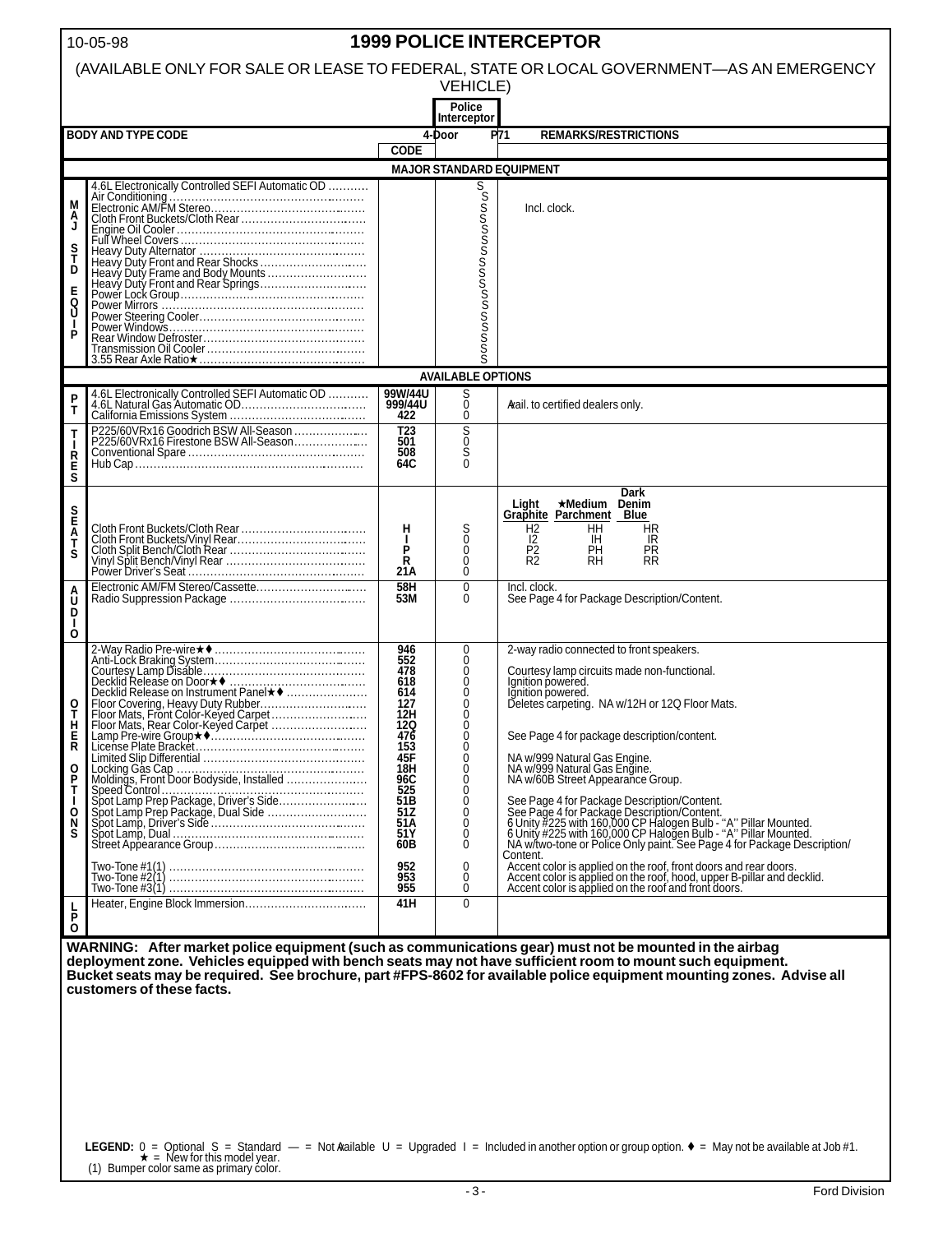### 10-05-98 **1999 POLICE INTERCEPTOR GROUP/MISCELLANEOUS OPTIONS**

### LAMP PRE-WIRE GROUP (476) **A CONTROLLY ASSESSED ASSESSED** A CONTROLLY AND ASSESSED A LAMP ON THE STATES

- 
- 

- **RADIO SUPPRESSION PACKAGE (53M)** Provides radio suppression coverage for the following areas:<br>Provides radio suppression coverage for the following areas:<br>Provides radio suppression coverage for the following areas:<br>Final
- 
- 
- 
- 
- 
- 
- 

- **SPOT LAMP PREP PACKAGE (51B/51Z)** 78 Amp-Hr Extra Heavy-Duty Battery<br>• Contains wiring, bracketry & body preparation for installation of Heavy-Duty Suspension heavy-duty front and rear springs, • Contains wiring, bracketry & body preparation for installation of • Heavy-Duty Suspension – heavy-duty front and rear springs, spot lamp kit purchased from manufacturer.<br>
Required for dealer installation of A-Pillar spot lamp(s).<br>
• Heavy-Duty Frame
	- Required for dealer installation of A-Pillar spot lamp(s).<br>• Access hole in A-Pillar
	-
	-
	-
- Wiring & fuse located in standard fuse panel HD U-Joints and trimmed Dual Exhaust Dual Exhaust
- 
- Door edge reworked and trimmed<br>• Not available with 51A/51Y Spot Lamp • Not available with 51A/51Y Spot Lamp • Engine Oil Cooler

- 
- 
- 
- 
- 
- 
- 
- 

### **MISCELLANEOUS** • Courtesy Lamp wiring

### **SPECIAL ORDERS**

(FLEET ONLY. See Dealer Special Order Binder for ordering guidelines and restrictions.)

### **CALIFORNIA/NORTHEAST STATES\*\*/CROSS-BORDER STATES\*\*\***

| CALIFORNIA EMISSIONS SYSTEM<br>Required on units for California and Northeast States<br>registration. Optional for Cross-Border States. NA with<br>428 High Altitude Principle Use.                                                                                                                                                                                                                   | 422 |
|-------------------------------------------------------------------------------------------------------------------------------------------------------------------------------------------------------------------------------------------------------------------------------------------------------------------------------------------------------------------------------------------------------|-----|
| CALIFORNIA EMISSIONS SYSTEM NOT REQUIRED<br>Control code for units either shipped to California or<br>Northeast States dealers or ordered by California or<br>Northeast States dealers for registration in non-<br>California, non-Northeast States locations.                                                                                                                                        | 423 |
| CALIFORNIA/NORTHEAST STATES PUBLIC SERVICE/<br>EMERGENCY VEHICLE EXCEPTION<br>Only available on units sold to authorized governmental<br>units and privately-owned ambulance companies. Must<br>also use Code 423 when ordering.<br>NON-CALIFORNIA/NON-NORTHEAST STATES/NON-                                                                                                                          | 936 |
| CROSS-BORDER STATES DEALER ORDER FOR<br>CALIFORNIA OR NORTHEAST STATES<br>Required on all units ordered by dealers for California or<br>Northeast States registration when the vehicle is being<br>delivered to a non-California, non-Northeast, non-<br>Cross-Border States location. Requires 422 California<br>Emissions System. Vehicles must be registered in<br>California or Northeast States. | 93N |

• Package tray lamp wiring Northeast States are New York, Massachusetts, New York, Massachusetts, New York, Massachusetts, New Work, Massachusetts, New York, Massachusetts, New York, Marviand. Hampshire, Rhode Island, Connecticut, Maryland,<br>Pennsylvania, Virginia, Delaware, New Jersey and

• Hood to body (LH/RH)<br>
• Engine to dash panel<br>
• Engine to frame<br>
• Tail pipe to frame (LH/RH)<br>
• Decklid to body (LH/RH)<br>
• Decklid to body (LH/RH)<br>
• Decklid to body (LH/RH)<br>
• Decklid to body (LH/RH)

# • Radiator bracket to frame (LH/RH) **POLICE INTERCEPTOR EQUIPMENT**<br>• Body to frame-rear (LH/RH) **• Political Covers**<br>• POT LAMP PREP PACKAGE (51B/51Z) • 78 Amp-Hr Extra Heavy-Duty Battery

- 
- 
- 
- 
- 
- Access hole in A-Pillar Heavy Duty Steering Gear<br>• Access hole in A-Pillar Heavy Duty Steering Gear<br>• Mounting bracket in place Heavy-Duty (130 Amp) Alte
- Mounting bracket in place example and the state of the state of the Heavy-Duty (130 Amp) Alternator<br>• A-Pillar moldings trimmed example and the state of the Police Accessory Feed Wires (On • Police Accessory Feed Wires (One ignition/One direct)<br>• HD U-Joints and Driveshaft
	-
	-
	-
	-
	-
	-
- STREET APPEARANCE (60B)<br>
 Color-keyed retail bodyside moldings<br>
 Rear applique with color-keyed panels<br>
 "Crown Victoria" badge<br>
 Color-keyed mirors<br>
 Color-keyed mirors<br>
 Color-keyed mirors<br>
 Color-keyed mirors<br>
	-
	-
	-
	-
	-
	-
	-
	- $\bullet$  Conventional Headliner without grab handles
	- High Intensity Map Light
	- $\bullet$  Engine Compartment Light
	- Front Cloth Bucket Seats<br>• Single Key Locking
	-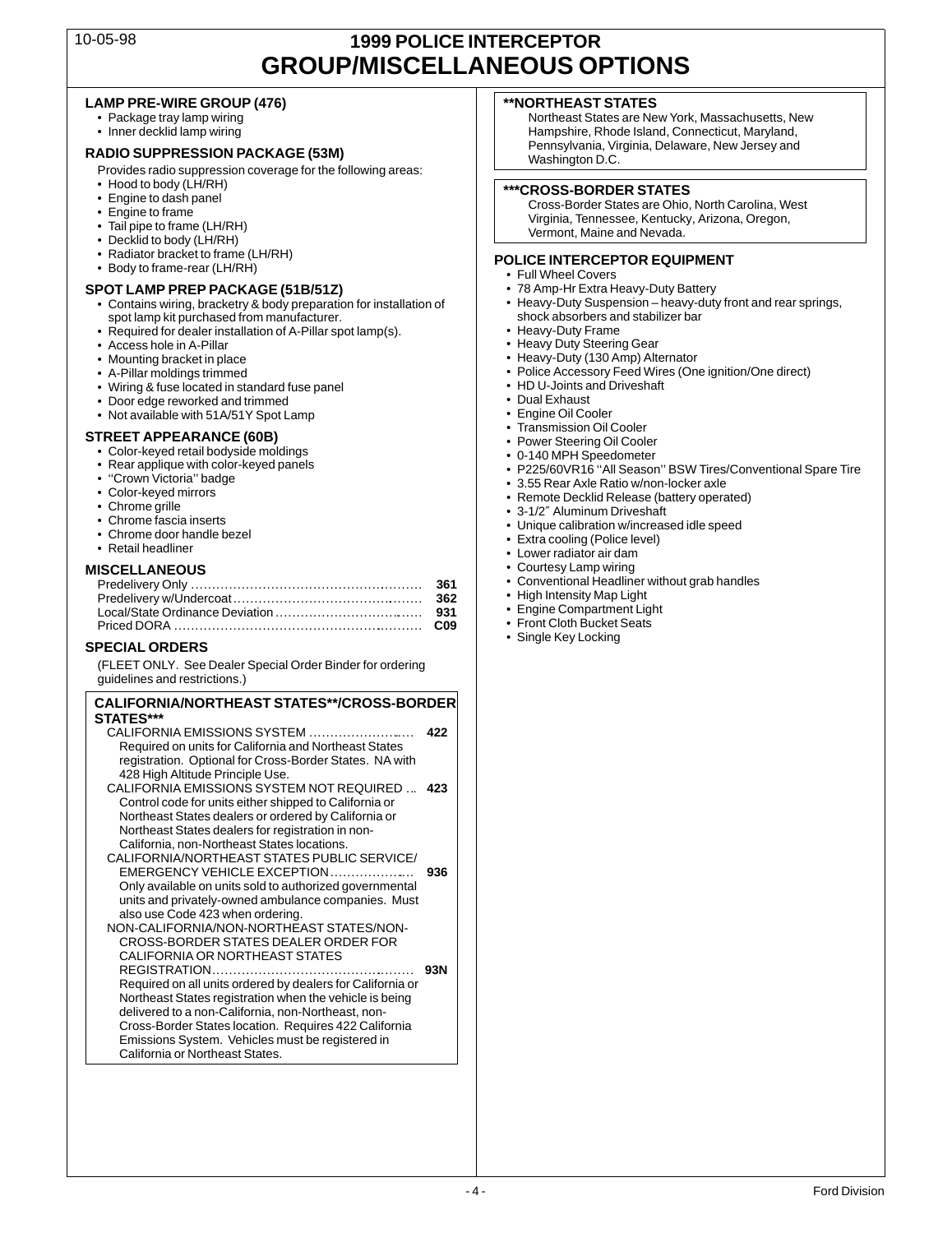# 10-05-98 **1999 POLICE INTERCEPTOR COLOR AND TRIM**

|                                                                                                                                                                                                                                                                                                                                                                                                                                              |                                                                                                                                                                                 | <b>INTERIOR TRIM COLORS</b> |                                     |                       |                       |                                   |
|----------------------------------------------------------------------------------------------------------------------------------------------------------------------------------------------------------------------------------------------------------------------------------------------------------------------------------------------------------------------------------------------------------------------------------------------|---------------------------------------------------------------------------------------------------------------------------------------------------------------------------------|-----------------------------|-------------------------------------|-----------------------|-----------------------|-----------------------------------|
| <b>INTERIOR TRIM TYPE AND COLOR SELECTOR</b><br>NOTE: First letter denotes type, second letter denotes color.                                                                                                                                                                                                                                                                                                                                | <b>Dark Denim Blue</b><br>$\star$ Medium Parchment                                                                                                                              |                             |                                     | <b>Light Graphite</b> |                       |                                   |
| Cloth Front Buckets/Cloth Rear<br>Cloth Front Buckets/Vinyl Rear<br>Cloth Split Bench/Cloth Rear<br>Vinyl Split Bench/Vinyl Rear                                                                                                                                                                                                                                                                                                             |                                                                                                                                                                                 | <b>IR</b>                   | <b>HR</b><br><b>PR</b><br><b>RR</b> | <b>IH</b>             | HH<br>PH<br><b>RH</b> | H2<br>I <sub>2</sub><br>IP2<br>R2 |
| <b>EXTERIOR COLOR</b>                                                                                                                                                                                                                                                                                                                                                                                                                        |                                                                                                                                                                                 |                             |                                     | AVAILABILITY          |                       |                                   |
| <b>COLOR</b>                                                                                                                                                                                                                                                                                                                                                                                                                                 |                                                                                                                                                                                 | CODE                        |                                     |                       |                       |                                   |
| Police Cream Yellow<br>★Harvest Gold Clearcoat Metallic<br>Medium Brown Metallic<br><b>Toreador Red Clearcoat Metallic</b><br>Spruce Green Clearcoat Metallic<br>Dark Green Satin Clearcoat Metallic<br>Dark Blue<br>★Deep Wedgewood Blue Clearcoat Metallic<br>Royal Blue<br>Light Blue Metallic<br>*Light Blue Clearcoat Metallic<br>Ultra Blue Clearcoat Metallic<br>Light Grey<br>Silver Grey Metallic<br>Medium Grey Clearcoat Metallic | <b>B1</b><br><b>B2</b><br><b>BU</b><br><b>FL</b><br><b>FS</b><br><b>FU</b><br>LK<br>LL<br><b>LM</b><br>LN<br>M <sub>7</sub><br><b>MM</b><br><b>TM</b><br><b>TN</b><br><b>TP</b> |                             |                                     |                       |                       |                                   |
| Silver Frost Clearcoat Metallic<br><b>Black Clearcoat</b><br>Vibrant White Clearcoat<br>Medium Titanium Clearcoat Metallic                                                                                                                                                                                                                                                                                                                   | <b>TS</b><br><b>UA</b><br><b>WT</b><br>YG                                                                                                                                       |                             |                                     |                       |                       |                                   |

**WARNING: After market police equipment (such as communications gear) must not be mounted in the airbag deployment zone. Vehicles equipped with bench seats may not have sufficient room to mount such equipment. Bucket seats may be required. See brochure, part #FPS-8602 for available police equipment mounting zones. Advise all customers of these facts.**

**NOTE: Exterior colors are available in three different two-tone configurations. Accent color can be any of the available exterior colors.**